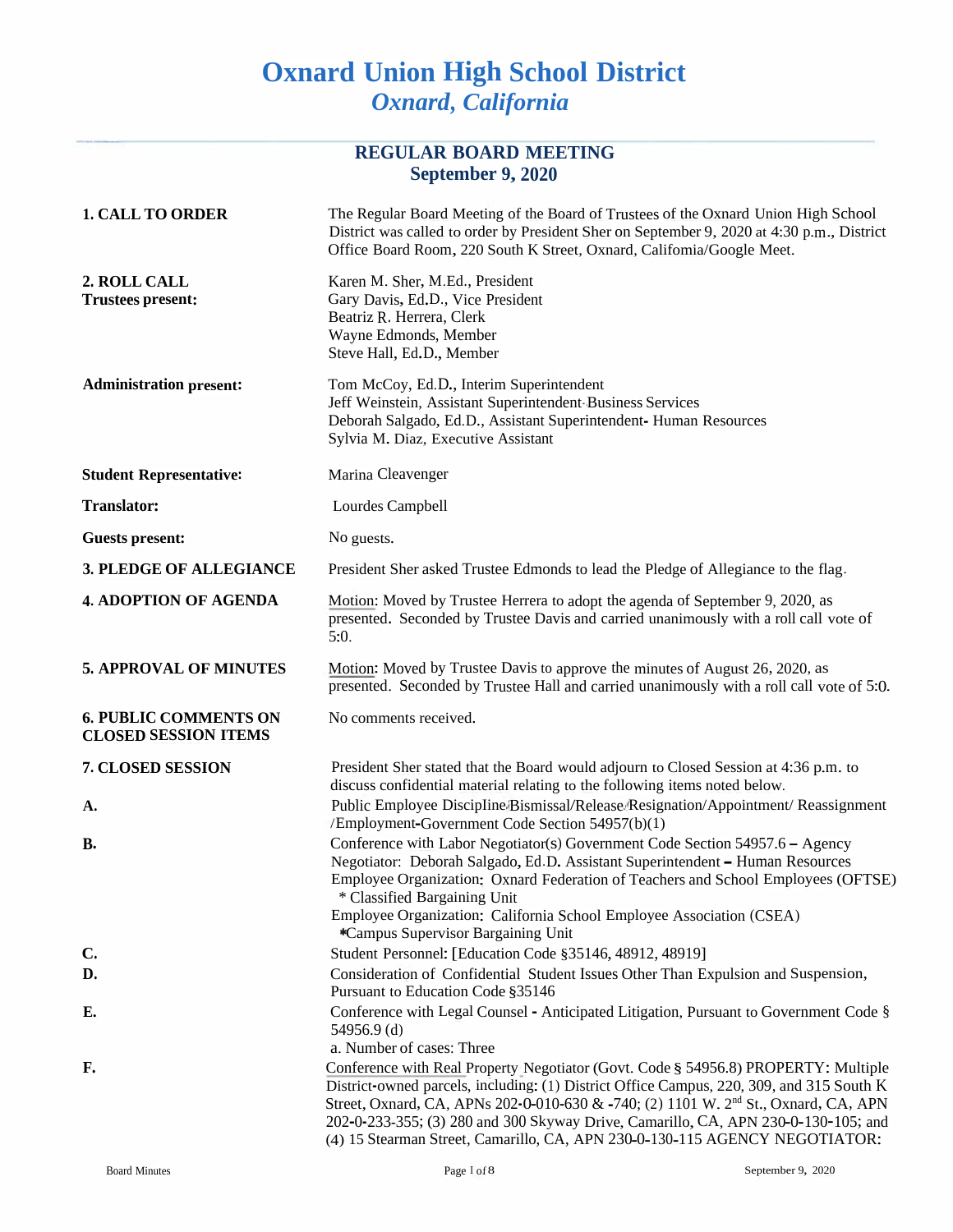|                                                                                                                                                                           | Jeff Weinstein, Assistant Superintendent Business Services and Dr. Joel Kirschenstein,<br><b>Consultant Sage Realty Group Inc. NEGOTIATING PARTIES: To be determined</b><br><b>UNDER NEGOTIATION: Price and terms of payment.</b>                                                                                                                                                                                                                                                                                                                                                                                                                                                                                                                                                                                                                                                                                                                                                                                                                                                                                                                                                                                                                                   |
|---------------------------------------------------------------------------------------------------------------------------------------------------------------------------|---------------------------------------------------------------------------------------------------------------------------------------------------------------------------------------------------------------------------------------------------------------------------------------------------------------------------------------------------------------------------------------------------------------------------------------------------------------------------------------------------------------------------------------------------------------------------------------------------------------------------------------------------------------------------------------------------------------------------------------------------------------------------------------------------------------------------------------------------------------------------------------------------------------------------------------------------------------------------------------------------------------------------------------------------------------------------------------------------------------------------------------------------------------------------------------------------------------------------------------------------------------------|
| <b>8. RECONVENE IN</b><br><b>PUBLIC: REPORT ON CLOSED</b><br><b>SESSION ACTION</b>                                                                                        | The Board reconvened in Open Session at 6:00 p.m. President Sher reported out that the<br>Board approved a settlement with employee #8983 regarding earned vacation days. The<br>motion was made by Trustee Davis and seconded by Trustee Herrera and approved<br>unanimously by a vote of 5:0.                                                                                                                                                                                                                                                                                                                                                                                                                                                                                                                                                                                                                                                                                                                                                                                                                                                                                                                                                                     |
| 9. VIRTUAL PUBLIC HEARING<br>* Notice of Hearing Regarding<br><b>Proposed Adoption of a Developer</b><br>Fee Study and the Increase of the<br><b>Statutory School Fee</b> | Every five years school districts must complete a developer fee study report to maintain<br>the ability to charge developer fees for construction that is deemed to impact enrollment.<br>The basic study is to examine the current capacity of existing facilities to enrollment plus<br>future new enrollments from development within the district's boundaries. Pursuant to<br>Education Code Section 17629 and related authorities, the District Board must conduct a<br>public hearing on a resolution to increase Level 1 statutory fees on residential and<br>commercial/industrial development projects (excluding existing projects and those<br>projects for which statutory fees have been fully paid), at a District regular Board<br>meeting. Proper public notice has been given for this public hearing.                                                                                                                                                                                                                                                                                                                                                                                                                                            |
|                                                                                                                                                                           | Trustee Sher opened the public hearing at 6:01 p.m. No public comments were received;<br>therefore, Trustee Sher closed the public hearing at 6:02 p.m.                                                                                                                                                                                                                                                                                                                                                                                                                                                                                                                                                                                                                                                                                                                                                                                                                                                                                                                                                                                                                                                                                                             |
| <b>10. PUBLIC COMMENTS TO</b><br><b>ADDRESS THE BOARD OF</b><br><b>TRUSTEES</b>                                                                                           | Jennifer Martinez, Organizing Intern for CAUSE and HHS 2019 graduate, addressed<br>Trustees about the continuance of youth civic engagement during COVID-19,                                                                                                                                                                                                                                                                                                                                                                                                                                                                                                                                                                                                                                                                                                                                                                                                                                                                                                                                                                                                                                                                                                        |
|                                                                                                                                                                           | Soledad, HHS senior, addressed Trustees about students lacking the knowledge of how<br>to register to vote and asked Trustees to commit to ensuring that students are still given<br>the same opportunity to register or pre-register to vote through teacher led presentations<br>or discussions in their virtual classrooms.                                                                                                                                                                                                                                                                                                                                                                                                                                                                                                                                                                                                                                                                                                                                                                                                                                                                                                                                      |
|                                                                                                                                                                           | Zuleth Lucero, Community Organizer with CAUSE, addressed Trustees about her hope<br>of students having the same opportunity to register or pre-register to vote through<br>relevant teacher led presentations or discussions in their virtual classrooms during this<br>school year.                                                                                                                                                                                                                                                                                                                                                                                                                                                                                                                                                                                                                                                                                                                                                                                                                                                                                                                                                                                |
| <b>11. SUPERINTENDENT'S</b>                                                                                                                                               | Dr. McCoy's highlights:                                                                                                                                                                                                                                                                                                                                                                                                                                                                                                                                                                                                                                                                                                                                                                                                                                                                                                                                                                                                                                                                                                                                                                                                                                             |
| <b>REPORT</b>                                                                                                                                                             | • Enrollment Update<br>• School Site Office Hours<br>• Extra-curricular activities available to students<br>• Health and Wellness activities available to students<br>• Student Committees<br>• Safe return to athletics and activities<br>• Public comments to the Board of Trustees during COVID-19                                                                                                                                                                                                                                                                                                                                                                                                                                                                                                                                                                                                                                                                                                                                                                                                                                                                                                                                                               |
|                                                                                                                                                                           | o Offices are closed on Fridays to allow for deep cleaning of office work areas.<br>o Accommodations can be made for parents or students on Fridays by appointment<br>through the site principals.<br>o Current school site office hours allow parents to call in to speak to a live person but<br>may still get a voicemail if staff is on the line with another person. Sites have been<br>asked to return voicemail calls asap.<br>$\sigma$ Trustees expressed their gratitude to the students and advisors for keeping the extra-<br>curricular activities going.<br>$\sigma$ Extra-curricular activities are being publicized through ASB and principal's social<br>media accounts and teacher announcements through their live virtual classroom<br>meetings.<br>o An advisor for groups that would like to be approved to participate in the phase 1<br>return to athletics and activities must notify their principal and take the National<br>Federation of High School (NFHS) COVID safety training, which is free of charge and<br>online.<br>O Athletic Trainers will provide trainings to coaches on how to conduct the temperature<br>checks and protocols for safe student participation. All the necessary PPE will be<br>provided by the district. |
|                                                                                                                                                                           |                                                                                                                                                                                                                                                                                                                                                                                                                                                                                                                                                                                                                                                                                                                                                                                                                                                                                                                                                                                                                                                                                                                                                                                                                                                                     |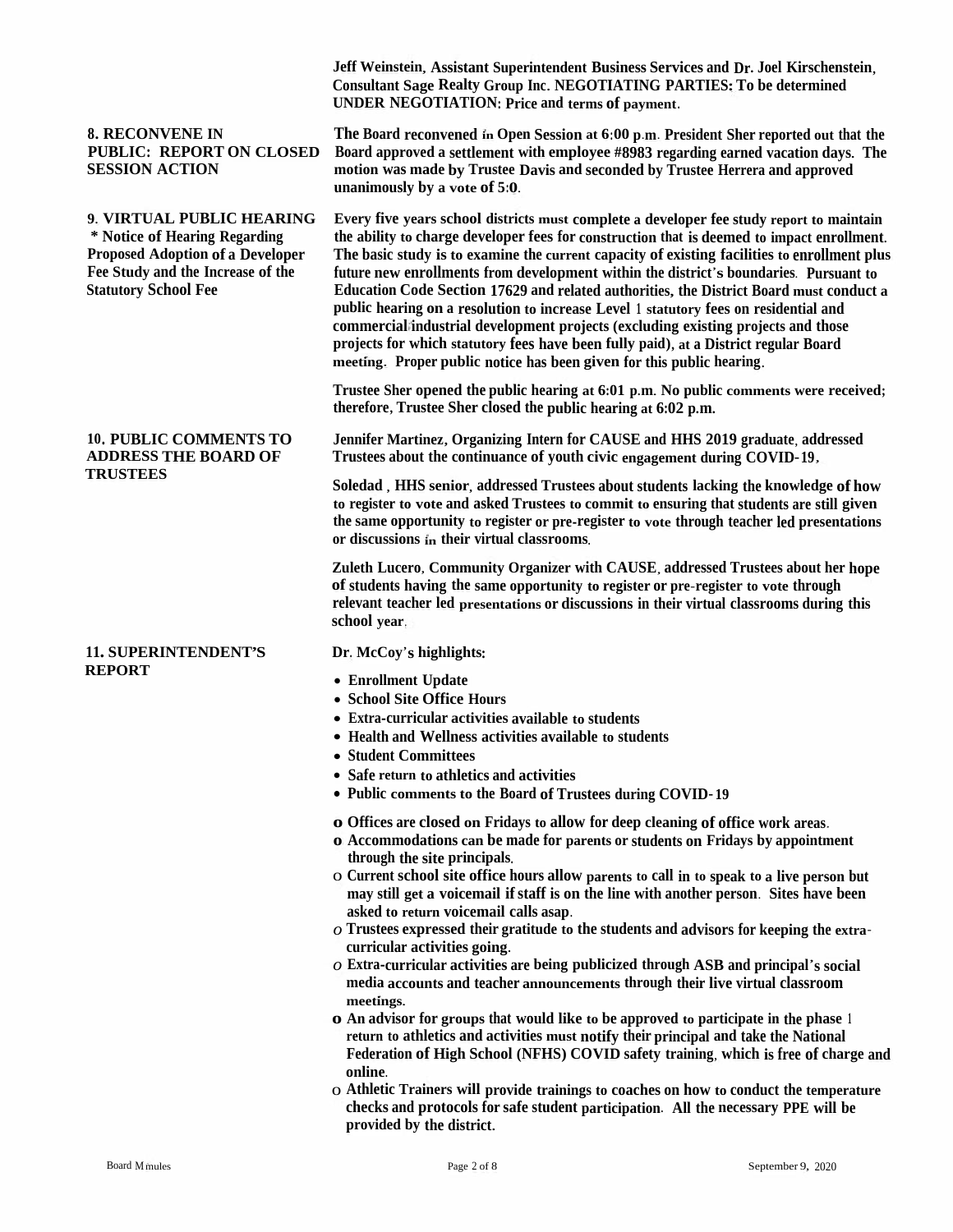- <sup>o</sup> The district is still not recommending any facility rentals to outside users at this time primarily as we don't have insurance for them through our JPA. Dr. McCoy added the district will continue to monitor this situation but have asked athletic directors and principals to map their facilities to see what facilities are available internally before the district returns to outside rentals.
- © OUHSD is not aware of other high school districts in Ventura County renting to outside users at this time.
- © All athletic teams have been asked to have meetings with students and parents before they begin practicing.
- © It has been requested that all athletic practice schedules be approve<sup>d</sup> by the site Principal'designee.
- © Voter registration is still taking <sup>p</sup>lace through the League of Women Voters.
- © All public comments are welcome and can be read during each Board meeting by emailing Dr. McCoy at thomas.mccovfty oxnardunion.om. The deadline for submission is no later than 6:00 p.m. on the Monday before each Board meeting. To receive <sup>a</sup> link to attend virtual Board meetings requests can be sent to sylvta.diaztft.oxnardunion.org. There is no deadline to send the meeting link request.

Trustees thanked Dr. McCoy for his repor<sup>t</sup> and requested that this information be made available on the district website.

Marina Cleavenger provided her repor<sup>t</sup> for the time period since the last board meeting on August 26, 2020.

Marina updated Trustees on site upcoming events. At the August  $26<sup>lh</sup>$  Board meeting she addressed her concerns about the Inclusivity Task Force and student resources.

- <sup>A</sup> meeting for the Inclusivity Task Force has since taken place and there is an intention to open up discussion for sharing and research on suppor<sup>t</sup> as well as collaborate the Task Force's strength and concerns with anyone interested in joining such as parents, staff or students.
- •The student resource website has been revised and is fully functional and can link directly to each site's Intervention Specialist.
- OUHSD is working on implementing <sup>a</sup> "we tip" system where <sup>a</sup> student can submit <sup>a</sup> concern anonymously.

Ms. Cleavenger informed Trustees and staff of <sup>a</sup> persona<sup>l</sup> concern where someone joined one of her Google Meet classes, that was not par<sup>t</sup> of OUHSD, and was using her identity to make inappropriate comments. She asked if teachers could limit attendance to the class to only students of that particular class. Dr. McCoy stated that the District is exploring more options that might have more security for the teacher. Trustee Herrera asked Ms. Cleavenger if students will be excited to start activities and athletics. Ms. Cleavenger feels students will be ready to participate in these events.

Motion: Trustee Hall moved to approve the Consent Calendar, as presented. Seconded by Trustee Herrera and carried unanimously with <sup>a</sup> roll call vote of 5:0.

Purchase Orders totaling \$4,036,445.21 and Direct Pays \$339.62 be approved, as

It is the recommendation of District Administration that the Board of Trustees approval the Biennial Notice of Conflict of Interest Code, as presented.

It is the recommendation of District Administration that the Board of Trustees approve the revision of designation of representatives to the Ventura County Schools Self-Funding Authority (VCSSFA), as presented.

It is the recommendation of District Administration that the Board of Trustees approve the contract award to G2K Construction, Inc. for perimeter fencing replacement at ACHS, Bid 624, as presented.

12. STUDENT<br>
TO THE BOARD – Marina<br>
TO THE BOARD – Marina<br>
Cleavenger<br>
Cleavenger<br>
Cleavenger<br>
Cleavenger<br>
Cleavenger<br>
Cleavenger<br>
Cleavenger<br>
Cleavenger<br>
Cleavenger<br>
Cleavenger<br>
Cleavenger<br>
Cleavenger<br>
Cleavenger<br>
Cleaven

August 17-September l, 2020

B.Consideration of Approval of Biennial Notice of Conflict of Interest Code for Oxnard Union High School District

C. Consideration of Approval of Revision of Designation of Ventura County Schools Self-Funding Authority (VCSSFA) Representative and Alternate Representative

D. Consideration of Approval of Contract Award to G2K Construction, Inc. for Perimeter Board Minutes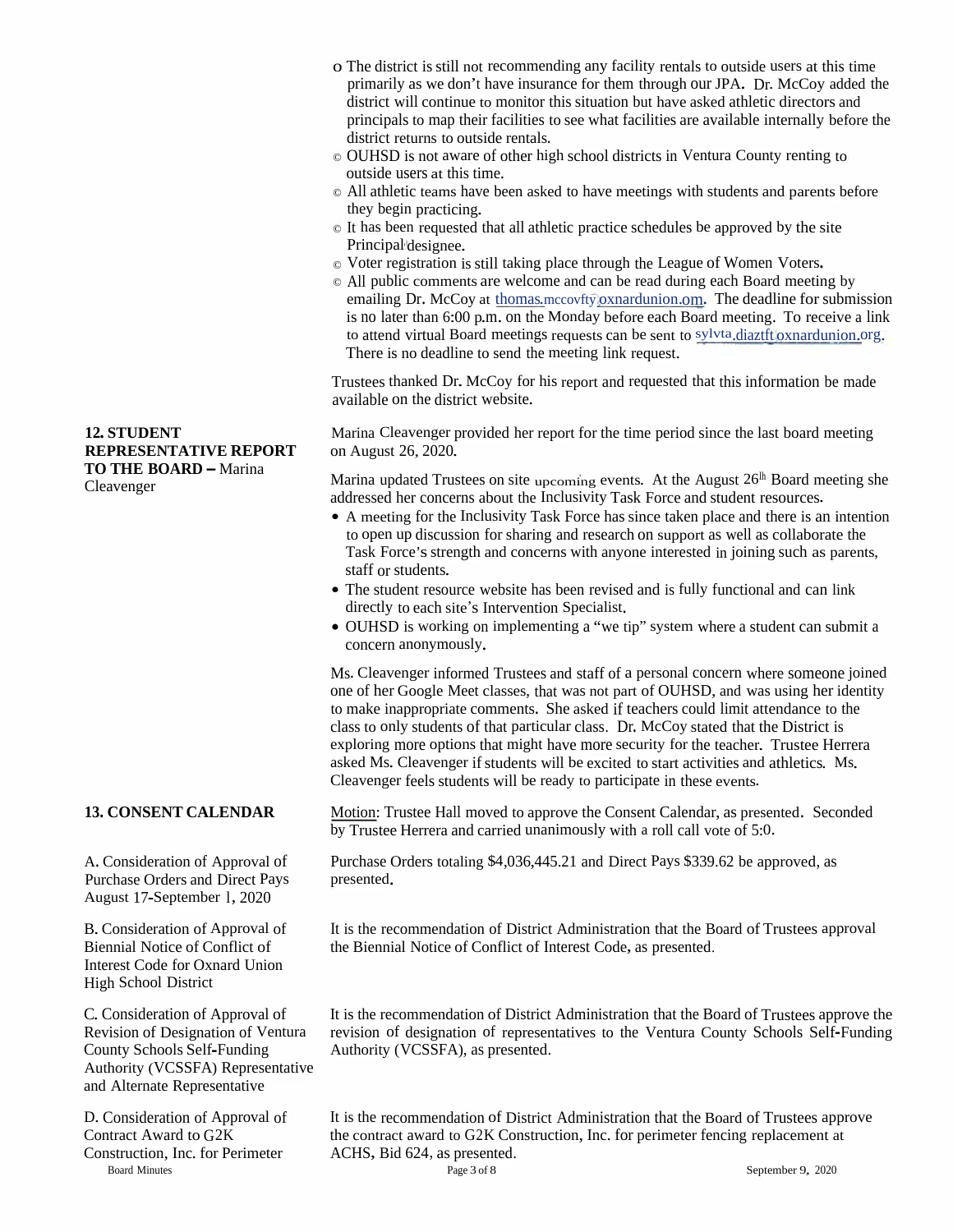Fencing Replacement Re-Bid at ACHS, Bid <sup>624</sup>

E. Consideration of Approval of the<br>Discover of Sambas Approximate Disposal of Surplus Asset Items, June 24-September <sup>8</sup> , <sup>2020</sup>

F. Consideration of Approval of<br>Contract Award to Dave Band s for a Metal Shade Structure for FHS

G. Consideration of Approval of Contract Award to Green Globe<br>UNAC to Pravide a Sulit Air HVAC to Provide a Split Air HVAC to Provide a Split Air<br>Conditioning System to Service the<br>four Intermediate (Data) four Intermediate (Data) Distribution Frames at <sup>1800</sup> Solar Drive

H. Consideration of Approval of Contract Award to Schneider<br>Electric for Salar Drive HVA Electric for Solar Drive HVACEnergy Management System Modernization (Phase 3)

I. Consideration of Approval of Award ACHS Change Order<br>Proposel #5.1 to Obno Const Proposal #5.1 $\frac{1}{1}$  to Proposal #5.1 to Ohno Construction — Wall at the Stadium Playfield Area, as presented.<br>for a New Retaining Wall at the r a New Retaining Wall at the<br>adium Playfield Area Stadium Playfield Area

J. Consideration of Approval of Award PHS Change Order Proposal Award PHS#7 to Ohno Construction for <sup>a</sup> New#7 to Ohno Construction for a New of Travel at the Stadium Playfield Area, as presented.<br>Compliant Path of Travel at the t Path of Travel at the<br>Nextiald Asset Stadium Playfield Area

K.. Consideration of Approval of<br>Contract Award to Sunarian Contract Award to Superior<br>Millwork for DUS Science Millwork for PHS Science<br>Cleasnoms Cesework Classrooms Casework

L. Consideration of Approval of<br>Contract Award to Webse Tile I Contract Award to Cleaning for Addressing Buildings J, Library at OHS, as presented.<br>K, G, H, and Library at OHS G, H, and Library at OHS

M. ConsiderationAward HHS Change Order Proposal Award HHS«4 to Ohno Construction for %4 to Ohno Construction for Renovations at the Stadium Playfield Area, as presented.<br>Additional Landscape Renovations l Landscape Renovations at the Stadium Playfield Area

N. Consideration of Approval of Contract Award to Cbelow<br>Subsurface Imagine Service Subsurface Imaging Services at HHS Subsurface Imaging Services at HHS HHS, as presented.<br>for the Location of all Existing<br>Hadananum Hilities and Manujus Underground Utilities and Mapping

O. Consideration of Approval of Contract Change Order Proposals fll .l and 5.1 to Solex Construction

It is the recommendation of District Administration that the items listed above be<br>declared symbols and/or sharlots and that staff he sutharized to dispare a fall items declared surplus and/or obsolete and that staff be authorized to dispose of all items<br>through requeling sole on other means in the west sure ditious meaner, as greent through recycling, sale or other means, in the most expeditious manner, as presented.

It is the recommendation of District Administration that the Board of Trustees approve a<br>Contract Award to Dave Band Accesistse for a Matel Shade Structure for EUS, as Contract Award to Dave Band Associates for <sup>a</sup> Metal Shade Structure for FHS, as presented.

It is the recommendation of District Administration that the Board of Trustees approve a<br>Contract Award to Crean Clabe UVAC to Provide a Salit Air Candidarius Sentence Contract Award to Green Globe HVAC to Provide <sup>a</sup> Split Air Conditioning System to Service the Four Intermediate (Data) Distribution Frames at 1800 Solar Drive, as presented.

It is the recommendation of District Administration that the Board of Trustees approve a<br>Contract Award to Schneider Flastije for Sclap Dijus IWAC Freezy Management Contract Award to Schneider Electric for Solar Drive HVAC Energy Management System Modernization (Phase 3), as presented.

It is the recommendation of District Administration that the Board of Trustees approve Award ACHS Change Order Proposal #5.1 to Ohno Construction for <sup>a</sup> New Retaining

S Change Order Proposal #7 to Ohno Construction for a New Compliant Path<br>it the Stadium Playfield Area, as presented It is the recommendation of District Administration that the Board of Trustees approve<br>Award PHS Change Order Prenasel #7 to Ohne Construction for a Naw Complient Per

It is the recommendation of District Administration that the Board of Trustees approve a<br>Contract Award to Synonian Millyweb for PUS Seizure Clearnance Contract Lee Contract Award to Superior Millwork for PHS Science Classrooms Casework, as presented.

o Wahoo Tile Roof Contract Award to Wahoo Tile Roof Cleaning for Addressing Buildings J, K, G, H, and negative Buildings J, K, G, H, and It is the recommendation of District Administration that the Board of Trustees approve a<br>Contract Award to Waboo Tile Boof Cleaning for Addressing Buildings L. K. G. H. and

n of Approval of It is the recommendation of District Administration that the Board of Trustees approve Award HHS Change Order Proposal #4 to Ohno Construction for Additional Landscape

> It is the recommendation of District Administration that the Board of Trustees approve<br>the contract value to Chelow Subsurface Investigation for the while whility leading to the the contract value to Cbelow Subsurface Imaging for the onsite utility locating at the<br>HHS. as presented.

It is the recommendation of District Administration that the Board of Trustees approve<br>Contract Chance Order Proposals #1.1 and 5.1 to Salar Construction for Additional Sc Contract Change Order Proposals #1.1 and 5.1 to Solex Construction for Additional Soil Stabilization for CIHS Tennis Court Replacements, as presented.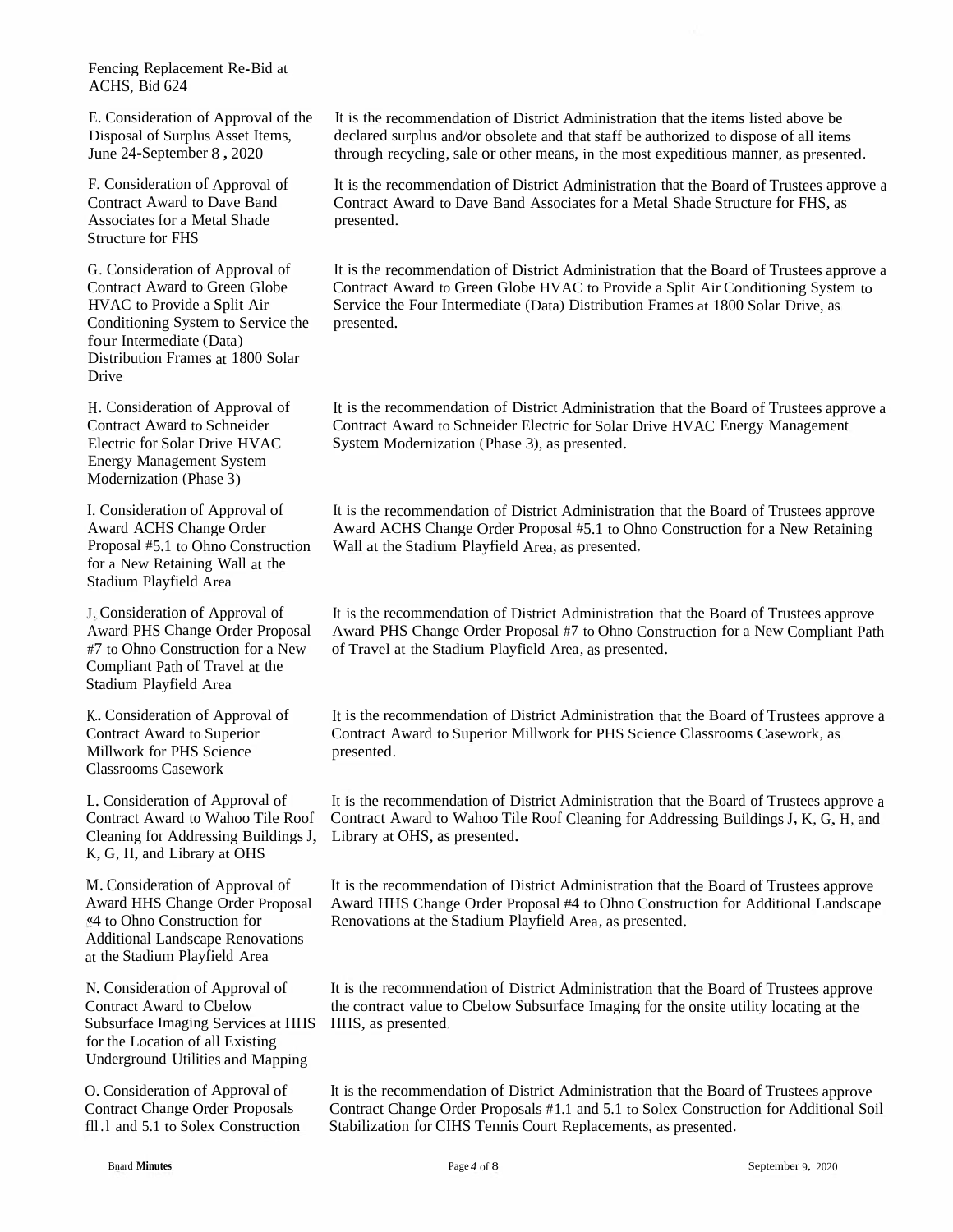for Additional Soil Stabilization for CIHS Tennis Court Replacements

LLC for RMHS Science Wing Water Damage Restoration

Teams and the Director of Special Education

School Year 2020-2021 Speech and Language Services

County Office of Education (VCOE) for the Strong Workforce Program (SWP)

District and the Ventura County Grant, as presented. Office of Education (VCOE) for MTSS Services through the PEI Grant

U. Consideration of Agreement Harmony for Social Emotional Services

V. Consideration of Renewal of Agreement between Oxnard Union High School District and HealthCorps, Inc. for Student Wellness Programming

W. Consideration of Approval of Personnel Items

[First Reading]

Y. Consideration of Revision of Board Bylaw 9322: Agenda/Meeting Materials [Second Reading]

Z. Consideration of Revision of

P. Consideration of Approval for It is the recommendation of District Administration that the Board of Trustees approve Contractor Interstate Restoration the proposa<sup>l</sup> from Interstate, as presented.

Q.Consideration of Approval of Non It is the recommendation of the District Administration that the Board of Trustees -Public Schools (NPS) Placements, approve the Non -Public Schools (NPS) Placements, According to the Students' IEP According to the Students' IEP Teams and the Director of Special Education, as presented

R. Consideration of Agreement It is the recommendation of the District Administration that the Board of Trustees between Oxnard Union High School approve the Agreement between Oxnard Union High School District and Protocol District and Protocol Agency for Agency for School Year 2020-2021 Speech and Language Services, as presented.

S. Consideration of Approval of It is the recommendation of District Administration that the Board of Trustees approves Memorandum of Understanding Memorandum of Understanding between the Oxnard Union High School District<br>between Oxnard Union High School (OUHSD) and Ventura County Office of Education (VCOE) for the K12 Strong between Oxnard Union High School (OUHSD) and Ventura County Office of Education (VCOE) for the K12 Strong<br>District (OUHSD) and the Ventura Workforce Program grant, as presented. Workforce Program grant, as presented.

T. Consideration of Approval of It is the recommendation of the District Administration that the Board of Trustees Memorandum of Understanding approve the Memorandum of Understanding between Oxnard Union High School District between Oxnard Union High School and the Ventura County Office of Education (VCOE) for MTSS Services through the PEI

between Oxnard Union High School approve the Agreement between Oxnard Union High School District and The Coalition District and The Coalition for Family for Family Harmony for Social Emotional Services, as presented. It is the recommendation of the District Administration that the Board of Trustees

> It is the recommendation of the District Administration that the Board of Trustees approve Renewal of Agreement between Oxnard Union High School District and HealthCorps, Inc. for Student Wellness Programming, as presented.

It is the recommendation of District Administration that the Board of Trustees approve the personnel items, as presented,

X. Consideration of Approval of Job It is the recommendation of district administration that the job description revision: Description Revision: Maintenance, Consideration of Approval of Job Description Revision: Maintenance, Operations and Operations and Transportation Clerk Transportation Clerk [First Reading] be approved by the Board of Trustees, as presented.

Oxnard Union High School District Materials, as presented, for second reading. Y. Consideration of Revision of<br>
Oxnard Union High School District Materials, as presented, for second reading.<br>
Board Bylaw 9322: Agenda/Meeting<br>
Materials [Second Reading]<br>
Z. Consideration of Revision of It is recommend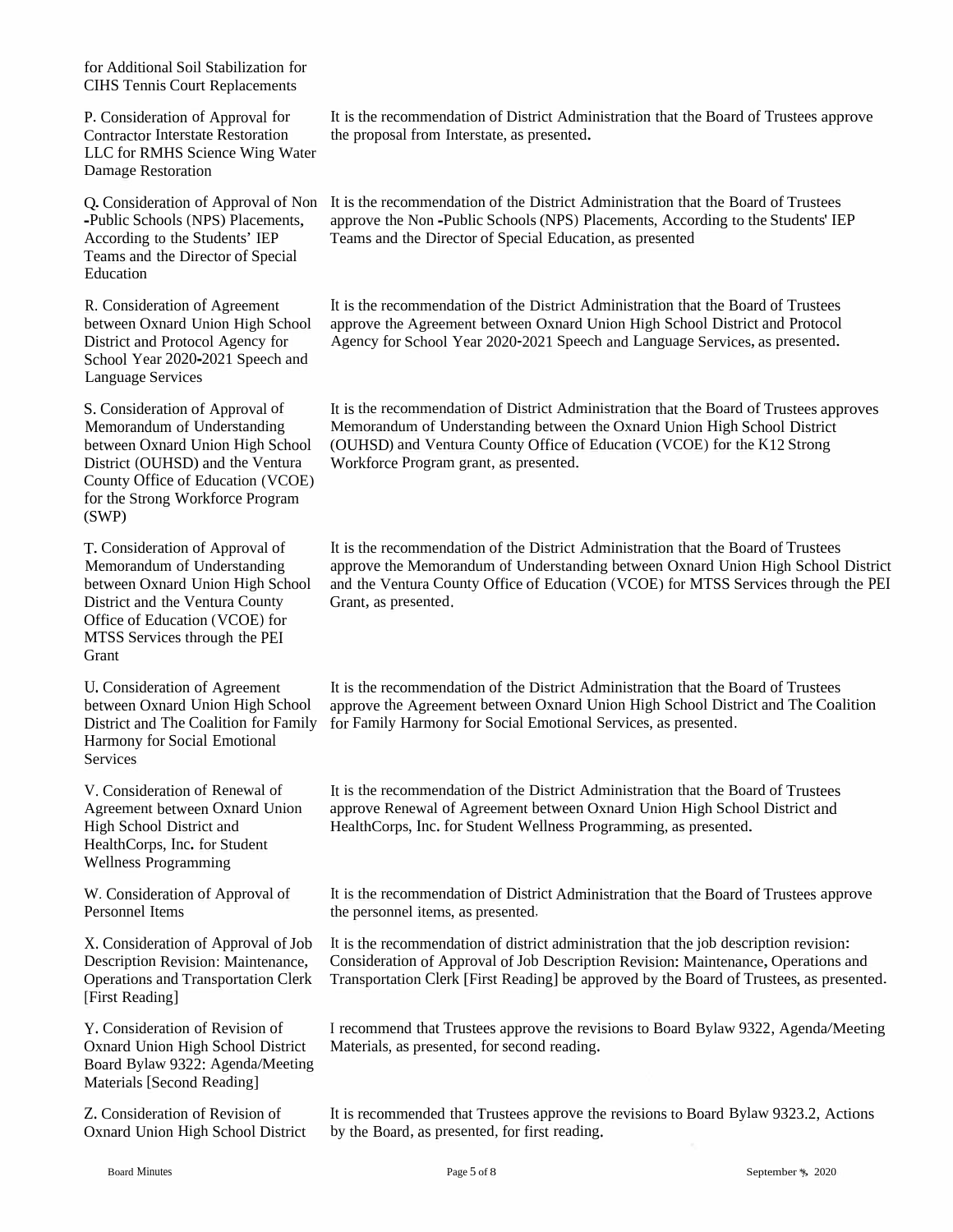Board Bylaw 9323.2: Actions by the<br>Board TFirst Reading1 Board [First Reading]

AA. Consideration of Approval of Revision of Board Policy 4119.42:<br>Infectious Disease [Sasand Basdin Infectious Disease [Second Reading]

BB. Consideration of Approval of Revision of Board Policy 4122:<br>Student Teachers (University In Student Teachers/University Interns [Second Reading]

CC. Consideration of Approval of Revision of Board Policy 4300:<br>Classified Managament Desition Classified Management Positions [Second Reading]

DD. Consideration of Approval of Revision of Board Policy 1312.1:<br>Compleints Consequing District Complaints Concerning District Employees [First Reading]

EE. Consideration of Approval of Revision of Board Policy 4134/4234:<br>Steff Mastings [First Deading] Staff Meetings [First Reading]

FF. Consideration of Approval of<br>Perision of Peard Policy 4215. Revision of Board Policy 4315:<br>Explosive Compution of Evaluation/Supervision of Certificated Managers [First Reading]

### **14. ACTION**

A. Consideration of Approval of the<br>Unaudited Actuals Fiscal Vear Unaudited Actuals, Fiscal Year<br>2010.20 2019-20

B. Consideration of Adoption of<br>Resolution NO. 20-44, "GANN"<br>Limit for Fiscal Year 2019-20

### *Approved*

C. Consideration of Approval of the<br>2010.20 Education Protection 2019-20 Education Protection Account (EPA) Spending

### *Approved*

It is the recommendation of District Administration that Board of Trustees approve the<br>revisions to Board Boliay 4110.42: Infectious Discose [Second Boardina], as appear to 1. revisions to Board Policy 4119.42: Infectious Disease [Second Reading], as presented.

It is the recommendation of District Administration that Board of Trustees approve the<br>revisions to Board Policy 4122. Student Tracker (University Interna [Second Postina] revisions to Board Policy 4122: Student Teachers/University Interns [Second Reading],<br>as presented as presented.

It is the recommendation of District Administration that Board of Trustees approve the<br>maxisions to Board Boliary 4200: Classified Management Boarding (Second Boarding) revisions to Board Policy 4300: Classified Management Positions [Second Reading], as presented.

It is the recommendation of District Administration that Board of Trustees approve the<br>maxisions to Board Boliau 1212 1: Compleints Concerning District Employees [First revisions to Board Policy 1312.1: Complaints Concerning District Employees [First<br>Boading] as presented Reading], as presented.

It is the recommendation of District Administration that Board of Trustees approve the<br>revisions to Poard Policy 4124/4234; Stoff Meetings [First Poading], as presented revisions to Board Policy <sup>4134</sup> <sup>4234</sup>: Staff Meetings [First Reading], as presented.

It is the recommendation of District Administration that Board of Trustees approve the<br>maxisions to Panel Policy 4215: Franketing (Separation of Garificeted Management) revisions to Board Policy <sup>4315</sup>: Evaluation/Supervision of Certificated Managers [First Reading], as presented.

Items <sup>14</sup>. <sup>A</sup>, <sup>B</sup> and <sup>C</sup> were combined and voted on all at once.

Motion: Trustee Herrera moved to approve the Unaudited Actuals, Fiscal Year 2019-20, as presented. Seconded by Trustee Davis and carried unanimously with <sup>a</sup> vote of <sup>5</sup>:0.

Mr. Weinstein gave <sup>a</sup> shout out to Patsy Thomas, Director of Fiscal Services, for all of her hard work keep the fiscal services department in order.

- Dr. McCoy will report information about the CSEBO<br>Report at the September  $23<sup>rd</sup>$  Board meeting with info Dr. McCoy will report information about the CSEBO account in his Superintendent's<br>Report at the September 23<sup>rd</sup> Board meeting with information that Mr. Weinstein will give him. **Approved**<br>
• Dr. McCoy wil<br>
Report at the S<br>
give him.<br>
• The current Sp<br>
million dollars<br>
• Dr. McCoy exp<br>
school reimbur<br>
• Overall Measu<br>
million dollars.
	- The current Special Education encroachment to the District budget is approximately \$8 million dollars million dollars<br>De M.G
	- Dr. McCoy expects the district to receive approximately  $$600,000$  for the summer school reimbursement from the district's partner Learn for Life school reimbursement from the district's partner Learn for Life.<br>• Overall Measure H & A have a current balance of \$91,000,000
	- Overall Measure <sup>H</sup> & <sup>A</sup> have <sup>a</sup> current balance of \$91,000,<sup>000</sup> not <sup>a</sup> deficit of \$56.5 million dollars.

Trustees thanked Ms. Thomas and all of her staff for their hard work on this report.

Motion: Trustee Herrera moved to adopt Resolution No. 20-44, "GANN" Limit for Fiscal<br>Noon 2010, 20, as agreemed Seconded by Trustee Decisional campion was been built as Year 2019-20, as presented. Seconded by Trustee Davis and carried unanimously with a<br>usta of 5:0 vote of  $5:0$ .

Motion: Trustee Herrera moved to approve the 2019-20 Education Protection Account<br>(EBA) Sponding, as prosented. Seconded by Trustee Davis and corried unanimously w (EPA) Spending, as presented. Seconded by Trustee Davis and carried unanimously with<br>a rall call wate of 5:0 a roll call vote of <sup>5</sup>:0.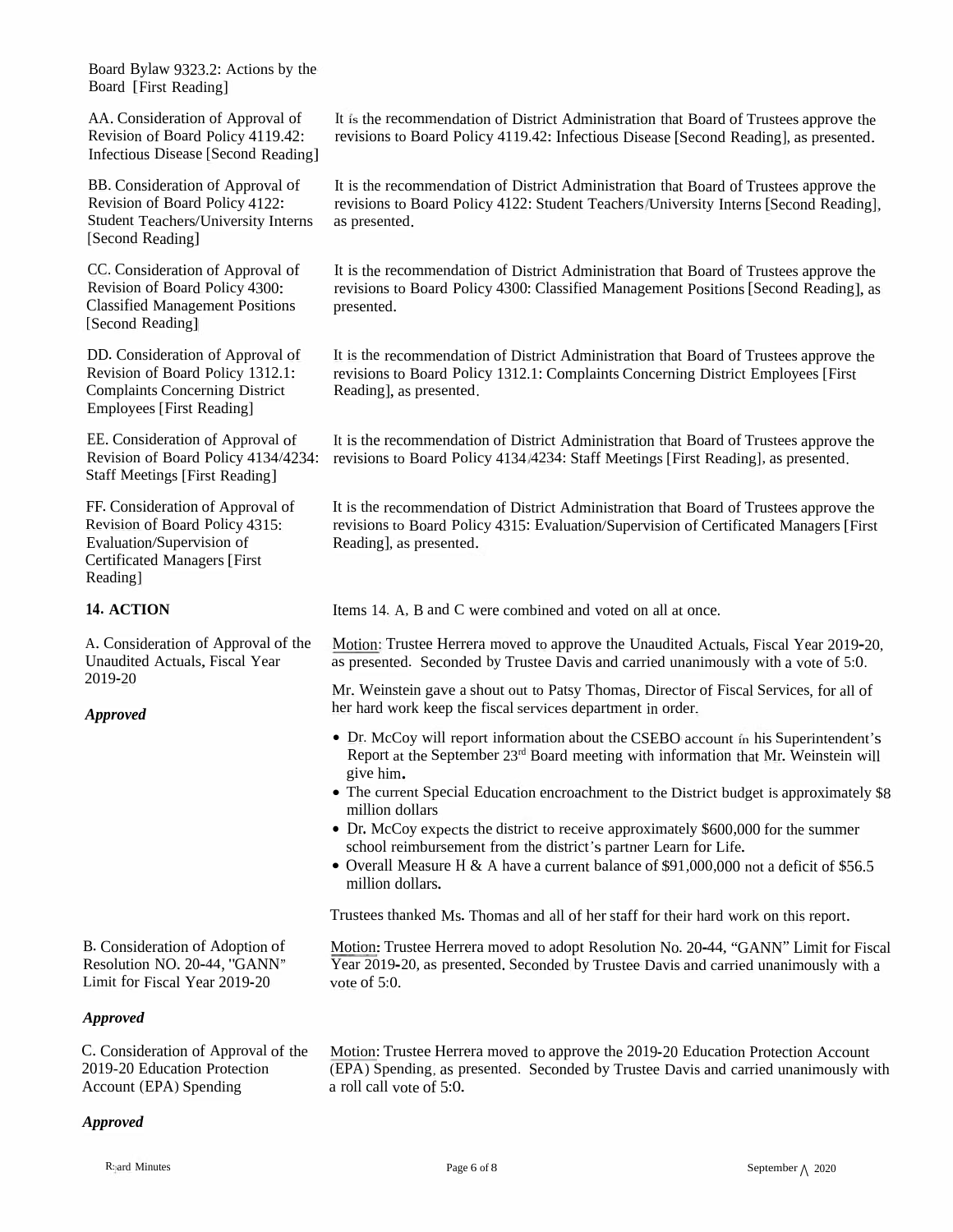**Consideration of Adoption of**<br>
Resolution No. 20-43 Increasing fees on residential, consideration Statutory Fees on Residential, Seconded by Trustee H<br>
Commercial and Industrial **Commercial and Industrial Commercial Comme** 

E. Consideration of Approval of 20/21 Contract for Social Spice Media Services

Hispanic Heritage Month

### *Approved*

G. Consideration of Approval of Certificated Management Position: Assistant Principal-Oxnard Adult School

2020-2021 School Year

### *Approved*

Items I and J were heard before Superintendent's Report

I.Consideration of Approval of Employment on the Basis of <sup>a</sup> Provisional Internship Permit for Earl Carter, Jr., Education Specialist Teacher: Mild/Moderate, Grades 9- 12, Oxnard High School Effective September 10, 2020

Motion: Trustee Davis moved to adopt Resolution No. 20-43 increasing statutory school fees on residential, commercial and industrial development projects, as presented. Seconded by Trustee Hall and carried unanimously with <sup>a</sup> vote of 5:0.

- The increase of developer fees would go into effect after a 30 day notification to Ventura County as well as notification on the district website, possibly October 10 or 11**,** 2020**.**
- •Mr. Weinstein informed Trustees that this study is done every five years, per Education

Motion: Trustee Davis moved to approve 20/21 contract for Social Spice Media Services, as presented, with the option for staff to bring <sup>a</sup> study of the feasibility of <sup>a</sup> PIO versus the level of services offered by Social Spice Media to <sup>a</sup> future Board meeting. Seconded by Trustee Hall and carried unanimously with <sup>a</sup> vote of 5:0

- Trustee Davis proposed, that sometime in the future, the District consider the feasibility, effectiveness of <sup>a</sup> Public Information Officer (PIO).
- Trustees requested a Staff Report at a future meeting listing the pros and cons of this position and to include in the staff repor<sup>t</sup> <sup>a</sup> comparison of the duties of <sup>a</sup> PIO and the duties of Social Spice Media.

Motion: Trustee Herrera moved to adopt Resolution #20-45 proclaiming September 15 - October 15 as Hispanic Heritage Month, as presented. Seconded by Trustee Hall and Approved<br>
F. Consideration of Adoption of Motion: Trustee Herrera moved to adop<br>
Resolution tf 20-45 Proclaiming October 15 as Hispanic Heritage Month<br>
September 15 – October 15, 2020 as carried unanimously with a vote of

> Motion: Trustee Edmonds moved to approve the certificated managemen<sup>t</sup> position: Assistant Principal-Oxnard Adult School, as presented. Seconded by Trustee Hall and carried unanimously with <sup>a</sup> roll call vote of 5:0.

- One clerical position, Chief Examiner, Testing and Accountability, is being abolished and replaced with the position of Assistant Principal at Oxnard Adult School.
- There is no additional cost for the Assistant Principal position.
- The position being abolished will end in November and the new position will begin in January 2021.
- The person hired will have the opportunity to return to their previous position, if hired from within the district, if the funding is no longer available in the future.
- This position will be advertised as <sup>a</sup> temporary position pending the availability of future special program funding for this position.

Motion: Trustee Hall moved to approve the revised Declaration of Need for Fully Qualified Educators for the 2020-2021 School Year, as presented. Seconded by Trustee Approved<br>
H. Consideration of Approval of Motion: Trustee Hall moved to approve the revised Declaration<br>
Revised Declaration of Need for Qualified Educators for the 2020-2021 School Year, as prese<br>
Fully Qualified Educator

> Motion: Trustee Herrera moved to approve the employment on the Basis of <sup>a</sup> Provisional Internship Permit for Earl Carter, Jr., Education Specialist Teacher: Mild/Moderate, Grades 9-12, Oxnard High School Effective September 10, 2020, as presented. Seconded by Trustee Hall and carried unanimously with <sup>a</sup> roll call vote of 5:0.

Trustees congratulated Mr. Carter for his perseverance throughout the years; they are very prou<sup>d</sup> of him and stated he is <sup>a</sup> model for all of his colleagues. The District supports this type of advancement through his career ladder. Trustees welcomed Mr. Carter aboard and wished him <sup>a</sup> bright future. *Approved*